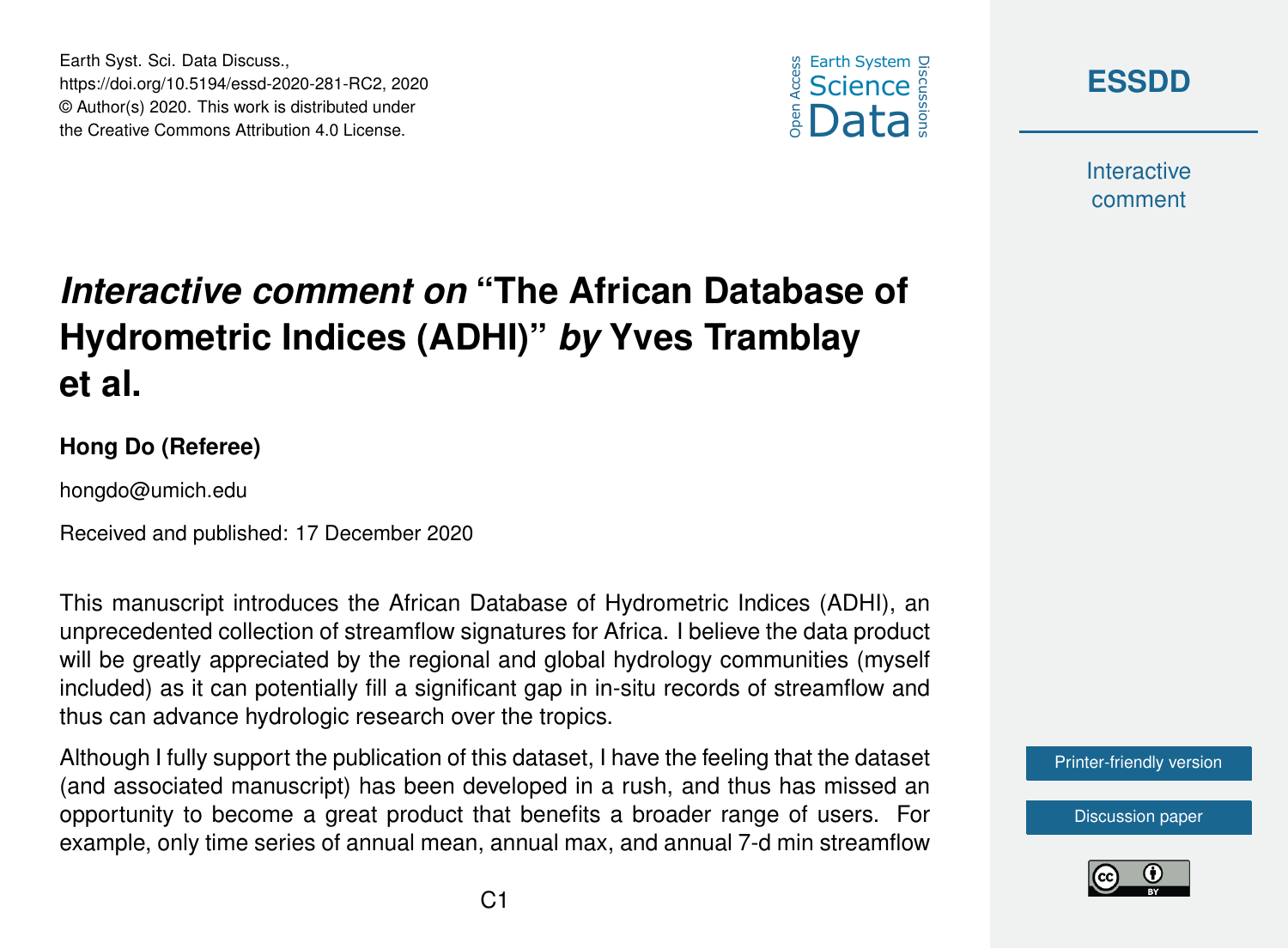indices are published although the authors have done an excellent job in synthesizing and quality-controlling that much daily streamflow data.

I'm recommending a major revision to encourage the authors to improve and make the dataset more attractive to the international community. Below, I listed three major improvements that I strongly suggest the authors consider.

1. Expand the streamflow indices that could be accessed publicly.

- I appreciate the challenges in data restriction that the authors could have faced, but I think that it is defensible to increase the number of published time-series indices from three (in the current phase) to that described in Gudmundsson et al. (2018) - which I believe the authors have mentioned in their manuscript.

- I do think that at the minimum, time series of monthly indices (mean, max, min) would be highly appreciated by the global community to support a wide range of hydroclimatological research.

- I feel that the static percentiles that currently published in the summary text file could be re-processed using the block-window approach (e.g. yearly) to derive time-series that are useful to assess hydrological changes in Africa.

2. Providing catchment shapefiles

Figure 3 shows that the authors have also compiled/generated a great collection of catchment boundaries. This is another great asset that could benefit a broad range of end-users. I think publishing this information will not inflict any troubles regarding data policies.

3. Although I have not provided any specific comments on the manuscript (as I expect a major revision to make the manuscript become stronger), I have some general comments on the writing that may help better highlight the contribution of this dataset:

- The title: please consider some assertion titles such as "The production of seventy-

**[ESSDD](https://essd.copernicus.org/preprints/)**

**Interactive** comment

[Printer-friendly version](https://essd.copernicus.org/preprints/essd-2020-281/essd-2020-281-RC2-print.pdf)

[Discussion paper](https://essd.copernicus.org/preprints/essd-2020-281)